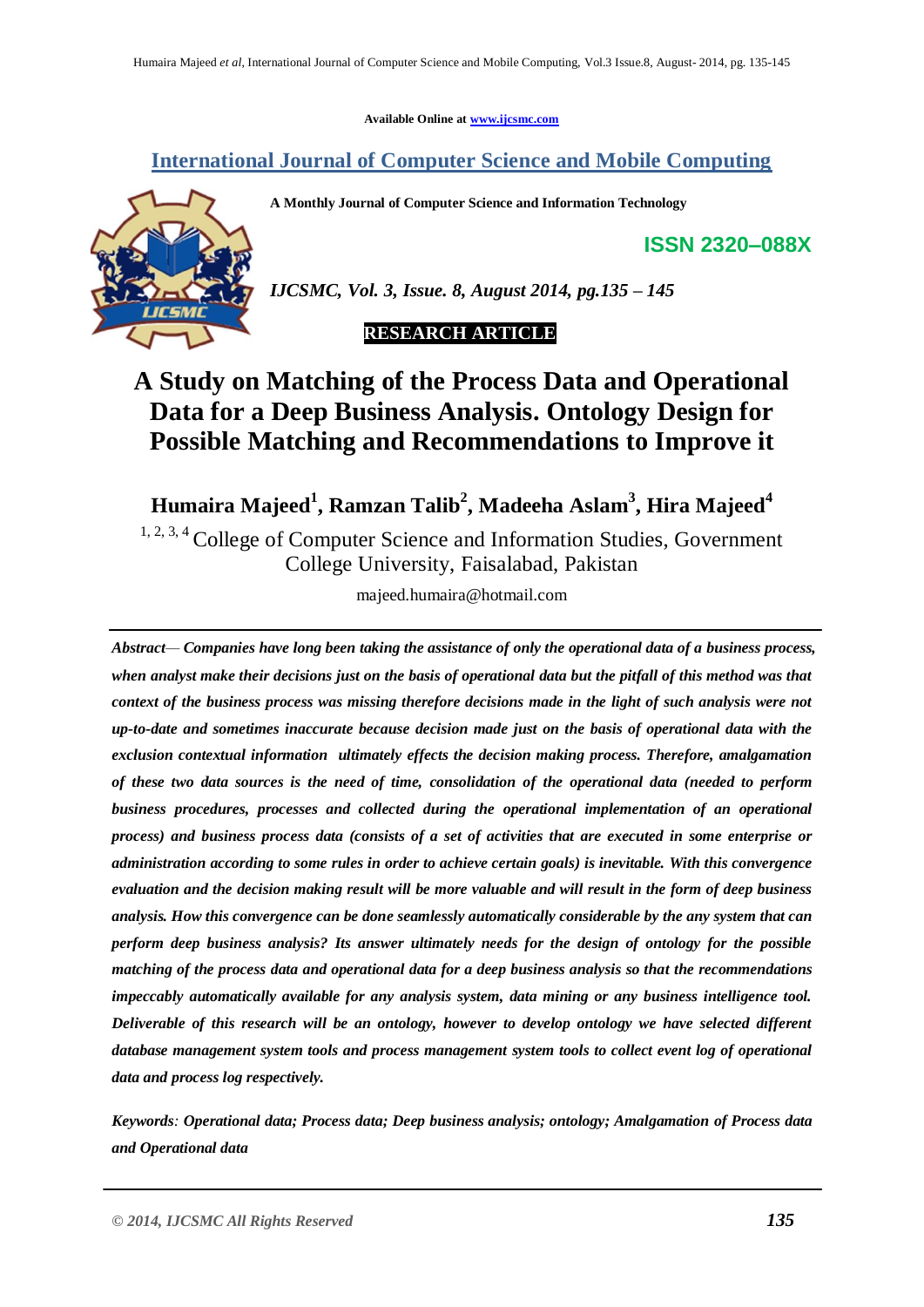#### **I. INTRODUCTION**

#### Information must include context

Data is in rough form whereas information is in refined form, when delivered through different technologies helps executives, managers, process owners, and analysts make better business decisions. Organizations comprise of the data, procedures, processes and the different operations performed on the processes and data. Process is a sequence of actions and certain steps that are interdependent but linked within order to perform some operations or any instance that is being executed to achieve a particular end is called a process. A process may use various resources to convert the input into the output and further these outputs can be the input of the next action or operation. Business process consists of a set of activities that are executed in some business according to some rules in order to achieve certain goals.

#### Data Mining

Data mining techniques, algorithms and methods have long stick up alone, they are consuming data that is stemming from various applications, analyse data, and provide rules and models supported by that data. However, an important part was and is still missing the "context" of the business process in which data was created.[1] However context is everything in any business decision-making process, and when data is taken out of the context, the results are, at best, but limited, if not downright deceptive.[2]

#### Process Mining

Similarly Process mining has emerged as a new research field since last decade for the analysis of process using event data. Classical data mining techniques such as classification, clustering, regression, association rule learning, and sequence mining do not focus on business process models and are often only used for the analysis of specific steps in the overall process [4] whereas process mining focuses on end-to-end processes and it is possible just because of the high availability of event data. Previously process models were usually made by hands without using event data. However, tasks and activities executed by people, machines, and software dispense trails in so-called "event logs". Process mining techniques use such logs to discover, analyse, and improve business processes activities that have been executed. Process mining is based on facts rather than opinions also based on observed behaviour and intelligent techniques that are used to extract knowledge recorded in event logs.

#### Convergence of Process data and operational data

Therefore, by combining data mining and business process management technology, organizations can leverage from domain relevant information in mining methods for producing more concise knowledge. This information can be of utmost important, not only for decision makers in order to make better decisions and to boost up business benefits but also for stimulating operational quality of automated systems like Workflow Management System (WfMS), a WfMS is a software system that automates processes and manages the flow of work between workflow participants (i.e. resources) according to the formal description of business processes, called workflow. A workflow (or workflow model) defines process steps, their order, under which conditions and when they will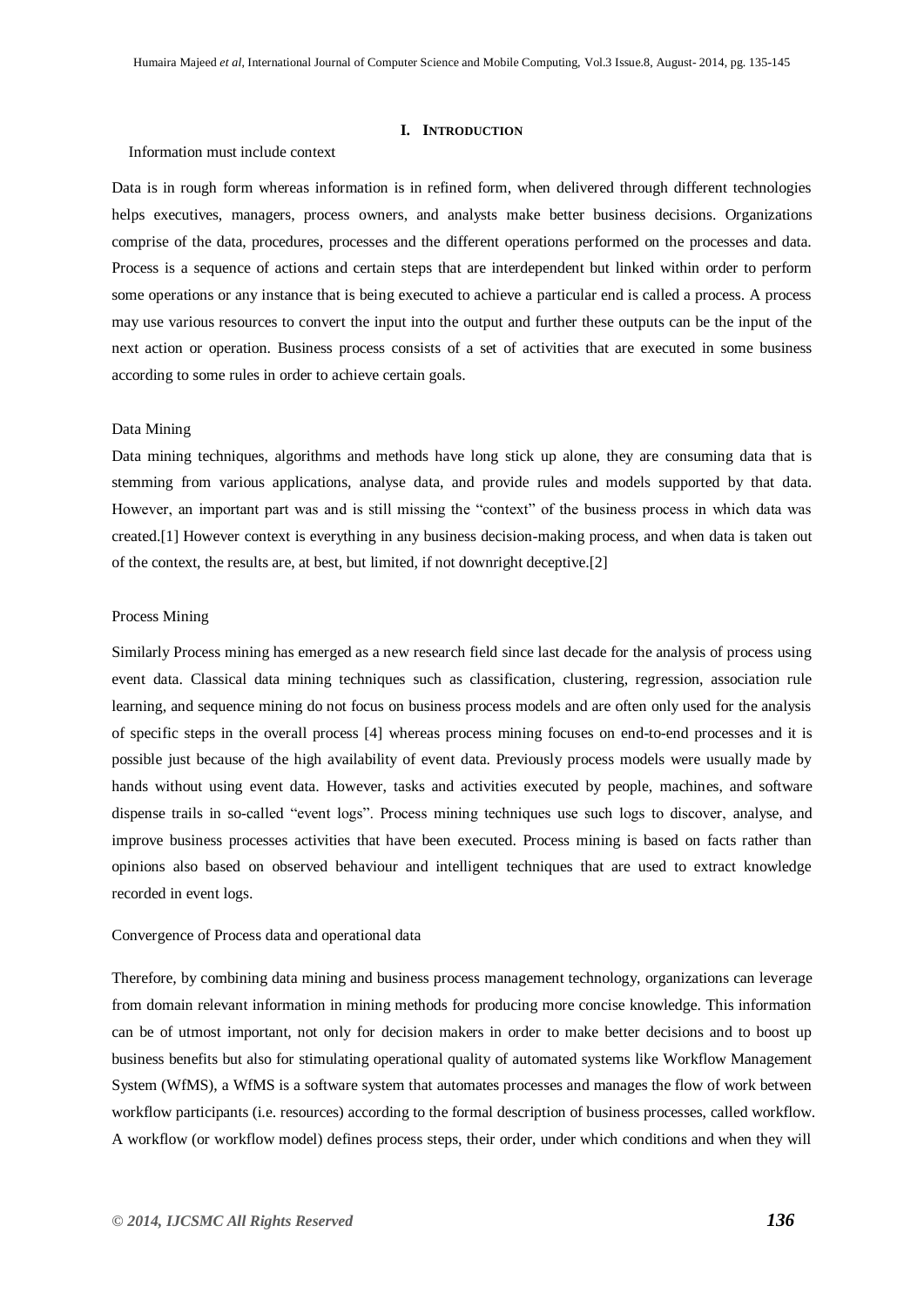be carried out, by whom (resources i.e. human agents) within an organization, with which tools (i.e. applications), and define the flow of data within these process steps [8].

Basically the difference between the term "process" and a "workflow" in [9] is, A process is an abstract description and therefore cannot be executed whereas a workflow it is "somehow" derived from a process and in contrast it is executable. However in this paper, since we mostly focus on the execution and evaluation aspects for performance management and deep business analysis, we want to take them synonymous. However, when a workflow is executed in a workflow application system, the main task of WfMS is to coordinate all aspects of a process. A WfMS has to take care that all process steps are executed in the right order, consuming and producing the right data, applying the right applications, and the most important to select the right agents.

In order to execute a certain process, different WfMSs offer various ways or manners for the selection of appropriate means (resources, persons) and tasks from the organizational database, based on the certain criteria defined by assignment policies. For instance, WfMS can use workflow execution history and data mining techniques to first learn which actions and/or what combination of resources are most efficient and then use this knowledge in allocating them for upcoming processes which is unavoidable not only for performance improvement but also for effective process management [1].

In most conditions business process determines the context for information and yet the various business intelligence technologies used to manipulate and report on data do not comprise a native mechanism to define or act on processes. Instead, processes are custom-coded through the proprietary scripting languages. Similarly, many business process management suite (BPMS) products do not contain a native mechanism to analyze business data, such as loan amounts, alongside process-related data, such as process cycle time [2]. In order to make the better and timely decisions most of the business companies focus on the business processes. Business processes are a chain of connected business activities, which usually made a contribution to the value of a company decision making process [3]. A profound analysis of all relevant information in the company is the need of time and for the deep optimization of the process all the factors involved in the business have to be considered .These factors can be the process data, operational data, different resources and people who execute different processes. In order to improve the businesses, unnecessary activities should be removed and replaced by more efficient ones. Classical data mining techniques do not support in managing the performance of processes specifically for the efficient allocation of resources to the business processes. However, Workflow technologies can be helpful to play vital roles for an automatic allocation of the resources to the different business process. Normally Work flow Management Systems are used to sustain the modelling, execution and overall management of business processes. One of the crucial roles of a WfMS is assigning tasks to different users (resources, employees, or human agents as they are the driving forces) for the execution of the processes whereas issue is how to allocate resources to their processes of workflow execution on the basis of history. WfMS describes policies for assigning tasks to eligible persons to their processes that is mostly expressed in terms of "roles" and these roles are defined during design time of the process for the successful enactment.

Aim of business process analysis is to discover the analysis information about processes or redesigning and improving the business processes. The starting point of any business process analysis technique is the event log [5]. Log files contain the abundant information about different perspectives (different perspective of any business may be the security perspective, control perspective information perspective and history perspective) and a combined approach toward these perspectives will provide the efficient evaluation and analysis. Usually,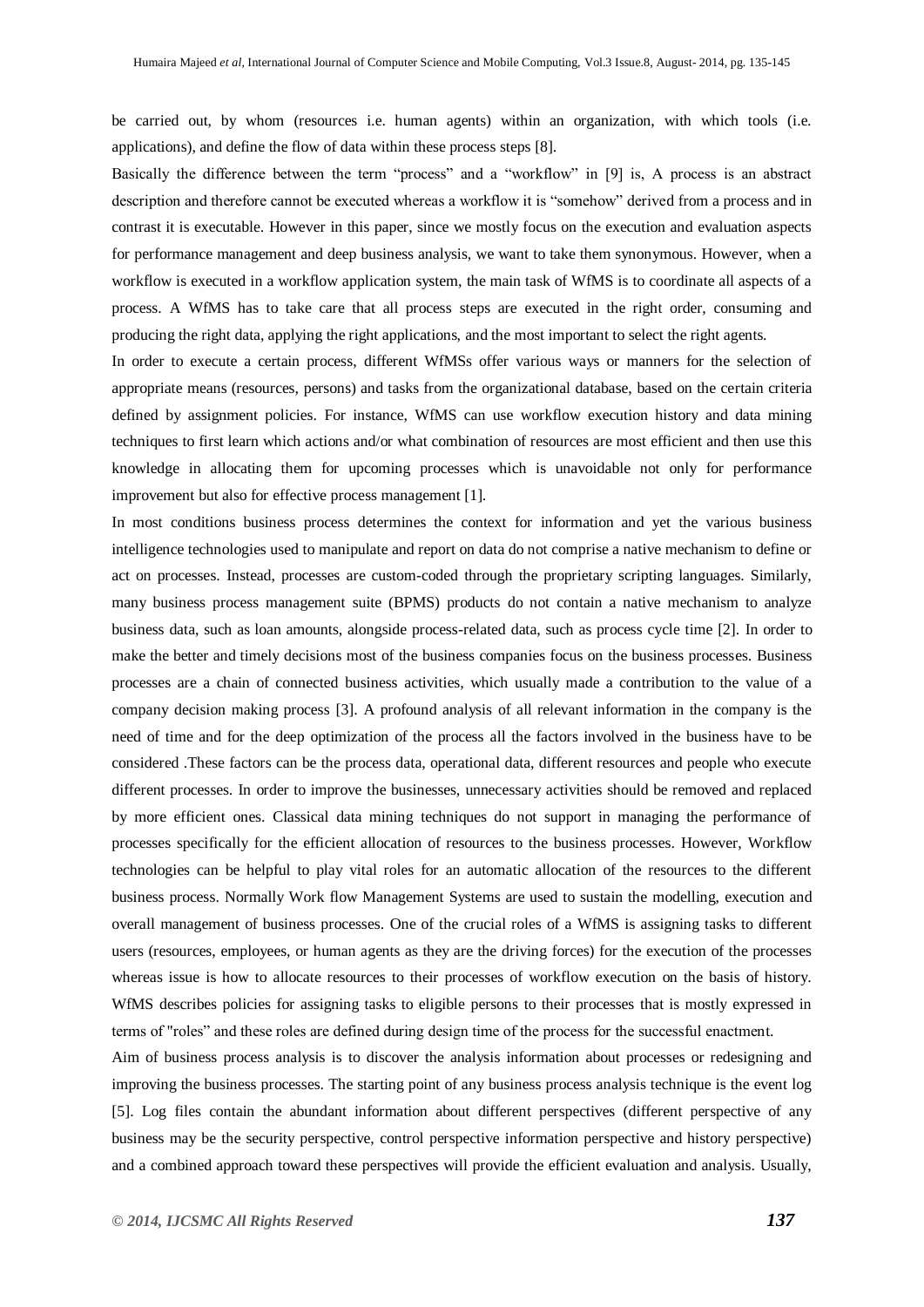these event logs provide the information about the start to complete steps of a process along with related context data (e.g. actors and resources) that execute the corresponding tasks. It is possible to get the process log to collect the data in the order in which they take place, only if those tasks are recorded. However, the denotation and processing of data perspective in business process become more and more important, so the event log can add plentiful information about data perspective to support the analysis of a process.

Contemporary information systems like, WFM, CRM, ERP, SCM, and B2B systems, record business events in so-called event logs. Business process mining takes these logs to find out process, control, organizational, data and social structures [6].These days, many organizational information systems store relevant events in some well- defined form. For instance, workflow management systems usually record the start and completion of activities [7]. ERP systems like SAP log all transactions, e.g. changing documents, users filling out forms etc. Business-to-business (B2B) systems log the exchange of messages with other parties. Call center packages but also general-purpose CRM systems log interactions with customers. These examples show that many systems have some kind of event log often referred to as "history", "transaction log", "audit trail, etc. The event log typically contains information about events referring to an activity and a case. The case (also named process instance) is the "thing" which is being handled, e.g. a customer order, a job application, insurance claim etc.

Process mining or Business process mining, focuses at the automatic construction of models explaining the behavior observed in the event log. For instance, based on event log, one can construct a process model expressed on Petri Net (process management tool) and the key objective of process mining is to mine information about processes from audit logs. Suppose that it is possible to enlist events such that (i) each event refers to an activity (i.e. structured step in the process), (ii) each event refers to a case (i.e., a process instance), (iii) each event can have a performer (the person instigating the activity), and (iv) events have a timestamp and are totally ordered.

#### **II. LITERATURE REVIEW**

### **Identified Issues**

### **The missing ingredient: Information must include context**

Data is in rough form whereas information is in refined form, when delivered through different technologies helps executives, managers, process owners, and analysts make better business decisions. Organizations comprise of the data, procedures, processes and the different operations performed on the processes and data. Process is a sequence of actions and certain steps that are interdependent but linked within order to perform some operations or any instance that is being executed to achieve a particular end is called a process. A process may use various resources to convert the input into the output and further these outputs can be the input of the next action or operation. Business process consists of a set of activities that are executed in some business according to some rules in order to achieve certain goals.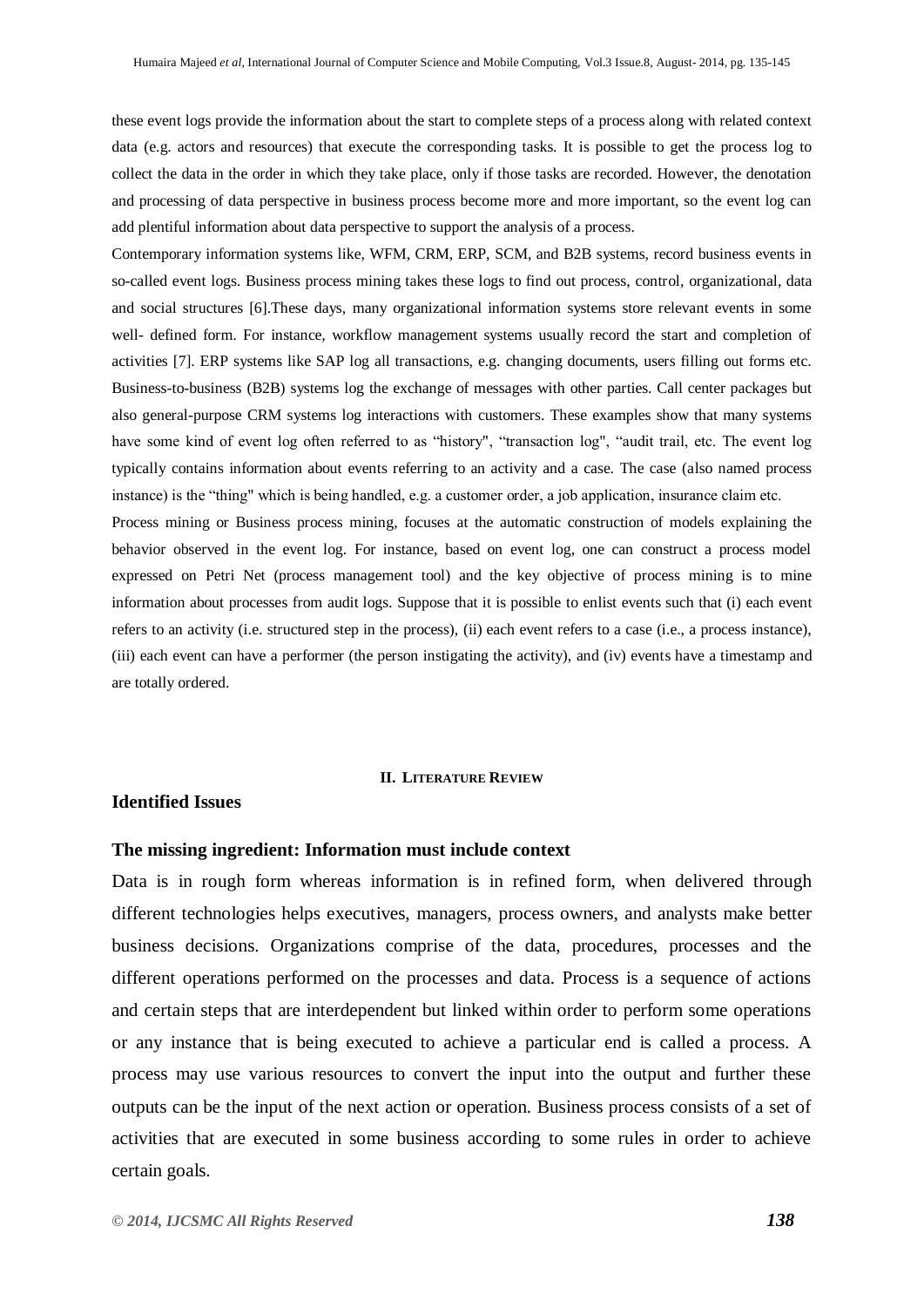### Data Mining

Data mining techniques, algorithms and methods have long stick up alone, they are consuming data that is stemming from various applications, analyze data, and provide rules and models supported by that data. However, an important part was and is still missing the "context" of the business process in which data was created.[1] However context is everything in any business decision-making process, and when data is taken out of the context, the results are, at best, but limited, if not downright deceptive.[2]

### Process Mining

Process mining has emerged as a new research field since last decade for the analysis of process using event data. Classical data mining techniques such as classification, clustering, regression, association rule learning, and sequence/episode mining do not focus on business process models and are often only used for the analysis of specific steps in the overall process [4] ,whereas process mining focuses on end-to-end processes and it is possible just because of the high availability of event data. Previously process models were usually made by hands without using event data. However, tasks and activities executed by people, machines, and software dispense trails in so-called "event logs". Process mining techniques use such logs to discover, analyze, and improve business processes activities that have been executed. Process mining is based on facts rather than opinions based on observed behavior, intelligent techniques are used to extract knowledge recorded in event logs.

### Matching of Process data and Operational data.

Therefore, by combining data mining and business process management technology, organizations can leverage from domain relevant information in mining methods for producing more concise knowledge. This information can be of utmost important, not only for decision makers in order to make better decisions and to boost up business benefits but also for stimulating operational quality of automated systems like Workflow Management System (WfMS), a WfMS is a software system that automates processes and manages the flow of work between workflow participants (i.e. resources) according to the formal description of business processes, called workflow. A workflow (or workflow model) defines process steps, their order, under which conditions and when they will be carried out, by whom (resources i.e. human agents) within an organization, with which tools (i.e. applications), and define the flow of data within these process steps [8].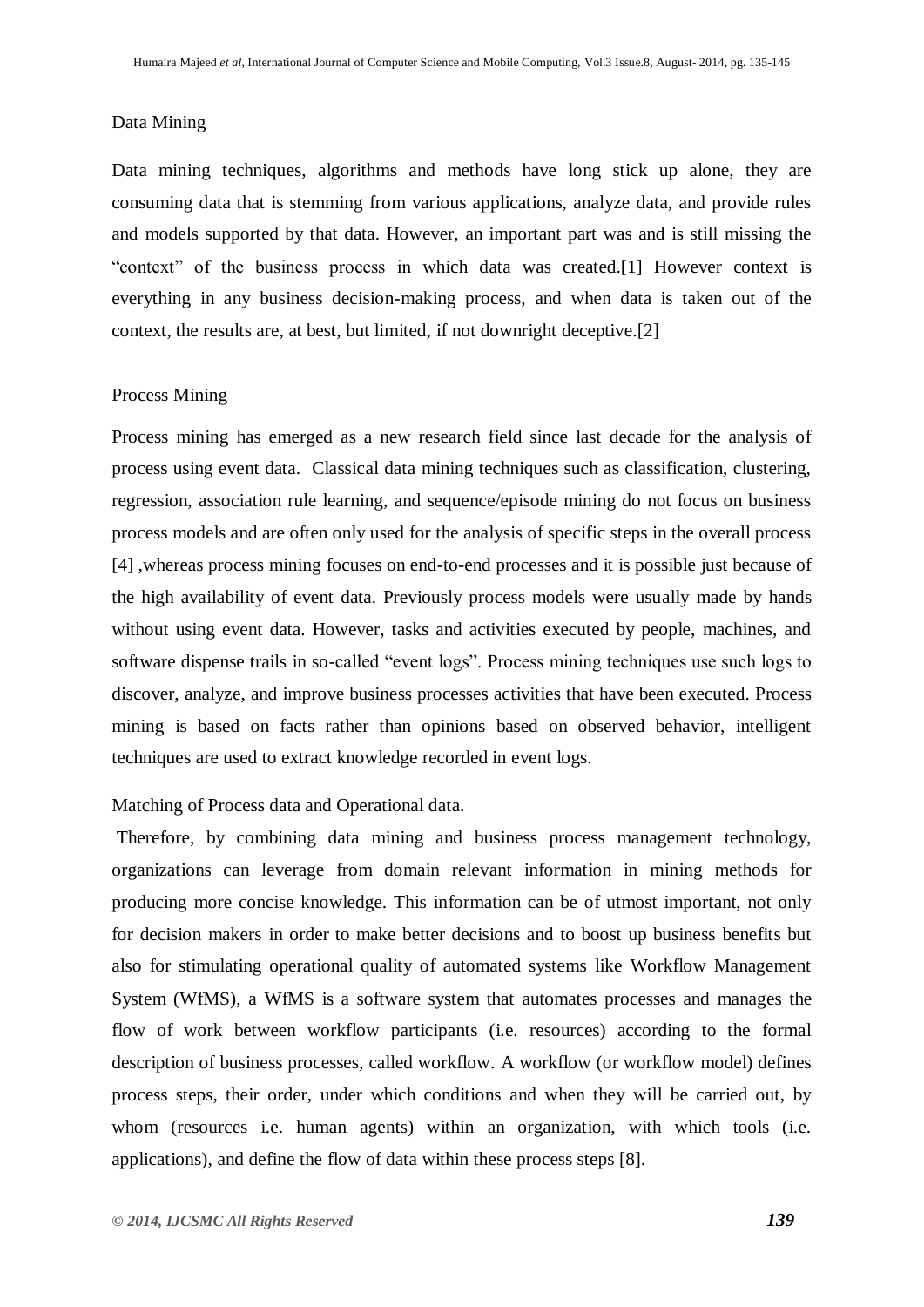Basically the difference between the term "process" and a "workflow" in [9] is, A process is an abstract description and therefore cannot be executed whereas a workflow it is "somehow" derived from a process and in contrast it is executable. However in this thesis, since we mostly focus on the execution and evaluation aspects for performance management, we want to take them synonymous. However, when a workflow is executed in a workflow application system, the main task of WfMS is to coordinate all aspects of a process. A WfMS has to take care that all process steps are executed in the right order, consuming and producing the right data, applying the right applications, and the most important to select the right agents.

In order to execute a certain process, different WfMSs offer various ways or manners for the selection of appropriate agents from the organizational database, based on the criteria defined by assignment policies. For instance, WfMS can use workflow execution history and data mining techniques to first learn which actions and/or what combination of resources are most efficient and then use this knowledge in allocating them for upcoming processes which is unavoidable not only for performance improvement but also for effective process management [1].

### Deep Business Analysis

In most conditions business process determines the context for information and yet the various business intelligence technologies used to manipulate and report on data do not comprise a native mechanism to define or act on processes. Instead, processes are customcoded through the proprietary scripting languages. Similarly, many business process management suite (BPMS) products do not contain a native mechanism to analyze business data, such as loan amounts, alongside process-related data, such as process cycle time [2]. In order to make the better and timely decisions most of the business companies focus on the business processes. Business processes are a chain of connected business activities, which usually made a contribution to the value of a company decision making process [3]. A profound analysis of all relevant information in the company is the need of time and for the deep optimization of the process all the factors involved in the business have to be considered .These factors can be the process data, operational data, different resources and people who execute different processes. In order to improve the businesses, unnecessary activities should be removed and replaced by more efficient ones.

Classical data mining techniques do not support in managing the performance of processes specifically for the efficient allocation of resources to the business processes. However, Workflow technologies can be helpful to play vital roles for an automatic allocation of the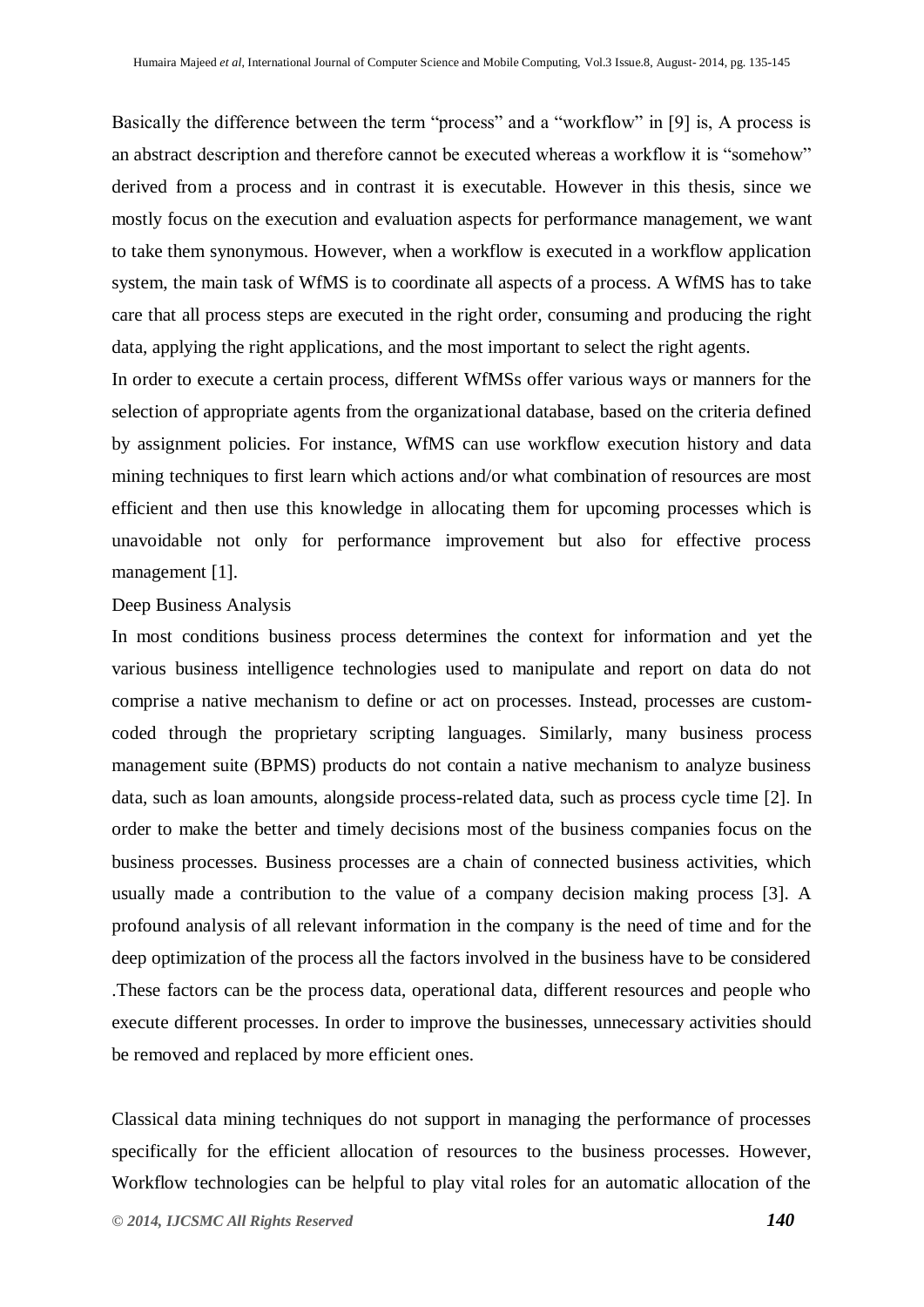resources to the different business process. Normally Work flow Management Systems are used to sustain the modeling, execution and overall management of business processes. One of the crucial roles of a WfMS is assigning tasks to different users (resources, employees, or human agents as they are the driving forces) for the execution of the processes whereas issue is how to allocate resources to their processes of workflow execution on the basis of history. WfMS describes policies for assigning tasks to eligible persons to their processes that is mostly expressed in terms of "roles" and these roles are defined during design time of the process for the successful enactment.

Aim of business process analysis is to discover the analysis information about processes or redesigning and improving the business processes. The starting point of any business process analysis technique is the event log [5]. Log files contain the abundant information about different perspectives (different perspective of any business may be the security perspective, control perspective information perspective and history perspective) and a combined approach toward these perspectives will provide the efficient evaluation and analysis. Usually, these event logs provide the information about the start to complete steps of a process along with related context data (e.g. actors and resources) that execute the corresponding tasks. It is possible to get the process log to collect the data in the order in which they take place, only if those tasks are recorded. However, the denotation and processing of data perspective in business process become more and more important, so the event log can add plentiful information about data perspective to support the analysis of data perspective in process.

#### Event Logs

Contemporary information systems like, WFM, CRM, ERP, SCM, and B2B systems, record business events in so-called event logs. Business process mining takes these logs to find out process, control, organizational, data and social structures [6].These days, many organizational information systems store relevant events in some well- defined form. For instance, workflow management systems usually record the start and completion of activities [7]. ERP systems like SAP log all transactions, e.g. changing documents, users filling out forms etc. Business-to-business (B2B) systems log the exchange of messages with other parties. Call center packages but also general-purpose CRM systems log interactions with customers. These examples show that many systems have some kind of event log often referred to as "history", "transaction log", "audit trail, etc. The event log typically contains information about events referring to an activity and a case. The case (also named process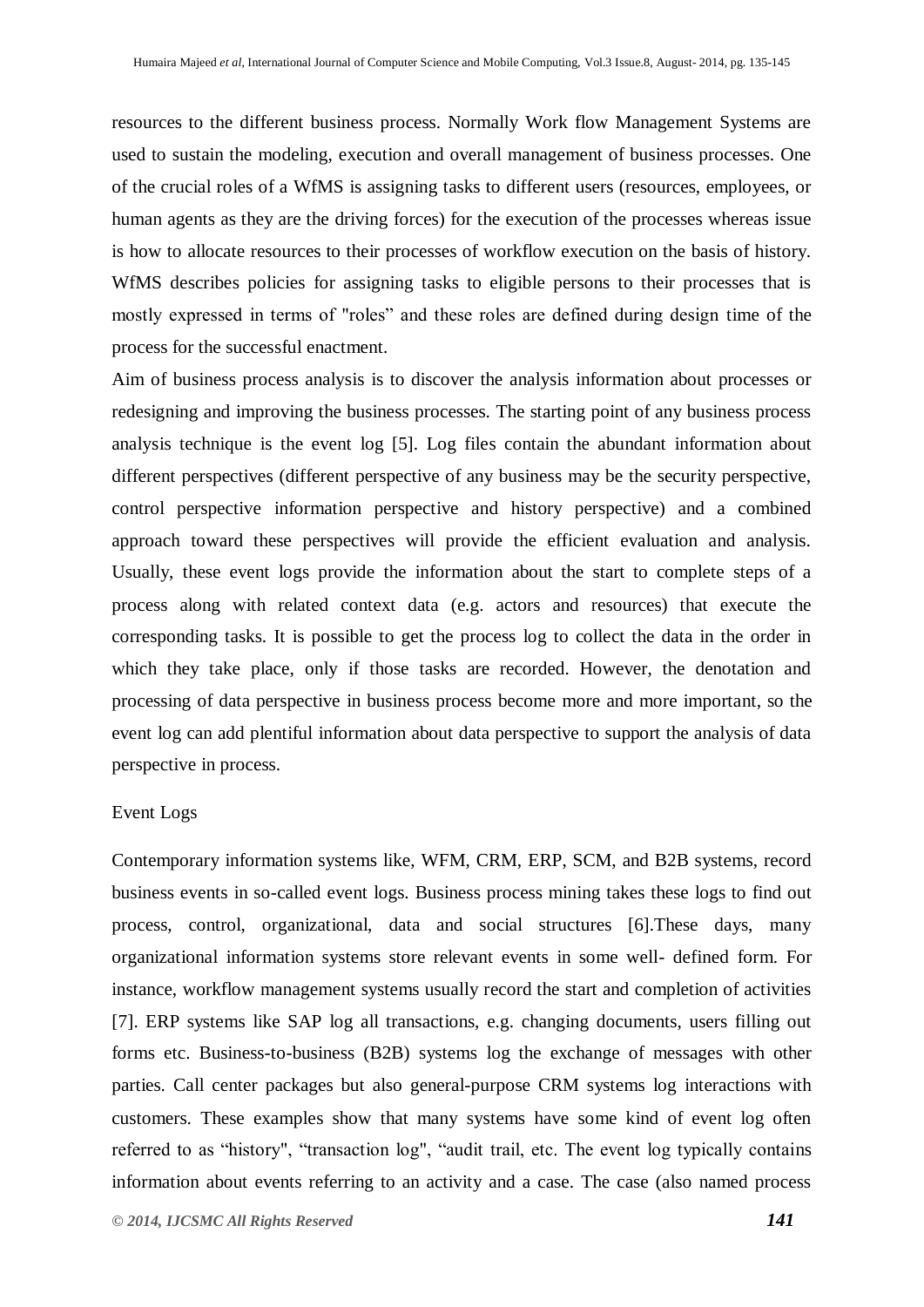instance) is the "thing" which is being handled, e.g. a customer order, a job application, insurance claim etc.

Process mining or Business process mining, focuses at the automatic construction of models explaining the behavior observed in the event log. For instance, based on event log, one can construct a process model expressed in terms of a Petri net (process management tool) and the key objective of process mining is to mine information about processes from audit logs. Suppose that it is possible to enlist events such that (i) each event refers to an activity (i.e. structured step in the process), (ii) each event refers to a case (i.e., a process instance), (iii) each event can have a performer (the person instigating the activity), and (iv) events have a timestamp and are totally ordered.

Indeed, after a thorough analysis of business process management technology we observed that process models are suitable source for domain knowledge especially when business intelligence is required within the application of a workflow. We realized that even though both technologies (process management and data mining) seem dissimilar, but still both support directly related promises:

- Data mining technology delivers knowledge that leads to "actions" that are incorporated and utilized within business environments for example by means of processes either manually by decision makers or automatically through an application.
- Process management technology defines the "context awareness" of business processes within the process models. Since, it defines syntax and semantics for different perspectives of processes like data being utilized, eligible agents who execute them, when and in which order processes are executed, and applications required for executing them etc. Therefore, this context awareness explicitly defined for each process can be utilized to support domain knowledge in data mining methods for delivering promising knowledge or actions again which are useful for process.
- Thus process management technology delivers context awareness that supports domain knowledge for data mining techniques. Also, data mining delivers actions that are again useful and proactively deployed in processes.

Convergence of data mining and process management technology is ideal – but still limited. By integrating data mining techniques inside business process management technology organizations, one can leverage from domain (knowledge) relevant information in mining methods for producing more concise knowledge useful for processes. Obviously, the APE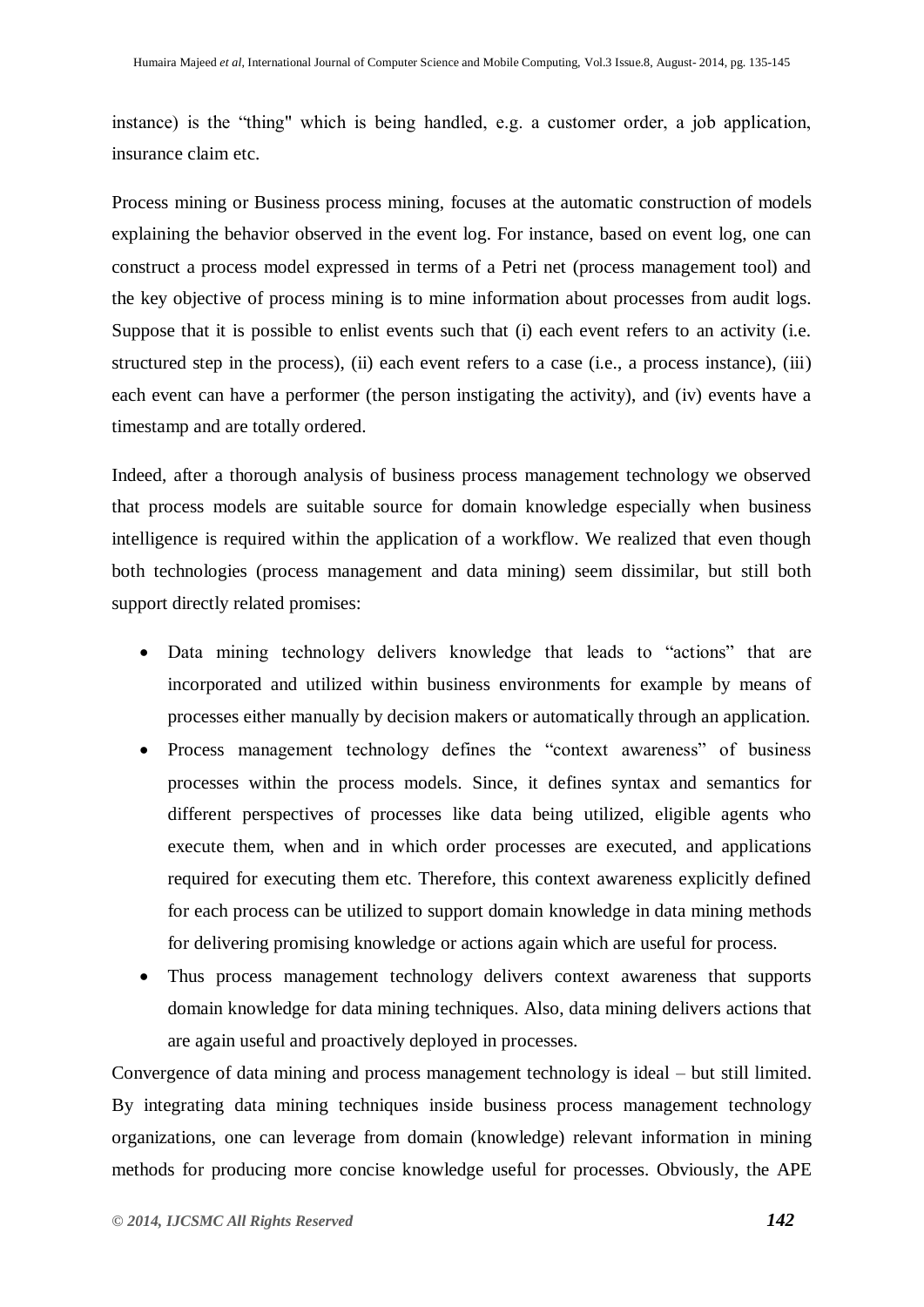framework[10] is an example of such a convergence that addresses the problem of static assignment strategies of workflow technology. It uses the "goal definition" from process models not only as a success criteria but also as a source of domain knowledge, and then integrates data mining methods for performing process centric analytical analysis of employee's performance thus enabling a WfMS to support proper resource management [10]. So the amalgamation of data mining techniques within the process layer to perform process centric analytical analysis of employees' performance to support "continuous resource development"

So the amalgamation of data mining techniques within the process layer to perform process centric analytical analysis of employees' performance to support "continuous resource development" will be helpful.

Indeed, after a thorough analysis of business process management technology we observed that process models are suitable source for domain knowledge especially when business intelligence is required within the application of a workflow. We realized that even though both technologies (process management and data mining) seem dissimilar, but still both support directly related promises:

- Data mining technology delivers knowledge that leads to "actions" that are incorporated and utilized within business environments for example by means of processes either manually by decision makers or automatically through an application.
- Process management technology defines the "context awareness" of business processes within the process models. Since, it defines syntax and semantics for different perspectives of processes like data being utilized, eligible agents who execute them, when and in which order processes are executed, and applications required for executing them etc. Therefore, this context awareness explicitly defined for each process can be utilized to support domain knowledge in data mining methods for delivering promising knowledge or actions again which are useful for process.
- Thus process management technology delivers context awareness that supports domain knowledge for data mining techniques. Also, data mining delivers actions that are again useful and proactively deployed in processes.

Convergence of data mining and process management technology is ideal – but still limited. By integrating data mining techniques inside business process management technology organizations, one can leverage from domain (knowledge) relevant information in mining methods for producing more concise knowledge useful for processes. Obviously, the APE framework is an example of such a convergence that addresses the problem of static assignment strategies of workflow technology. It uses the "goal definition" from process models not only as success criteria but also as a source of domain knowledge, and then integrates data mining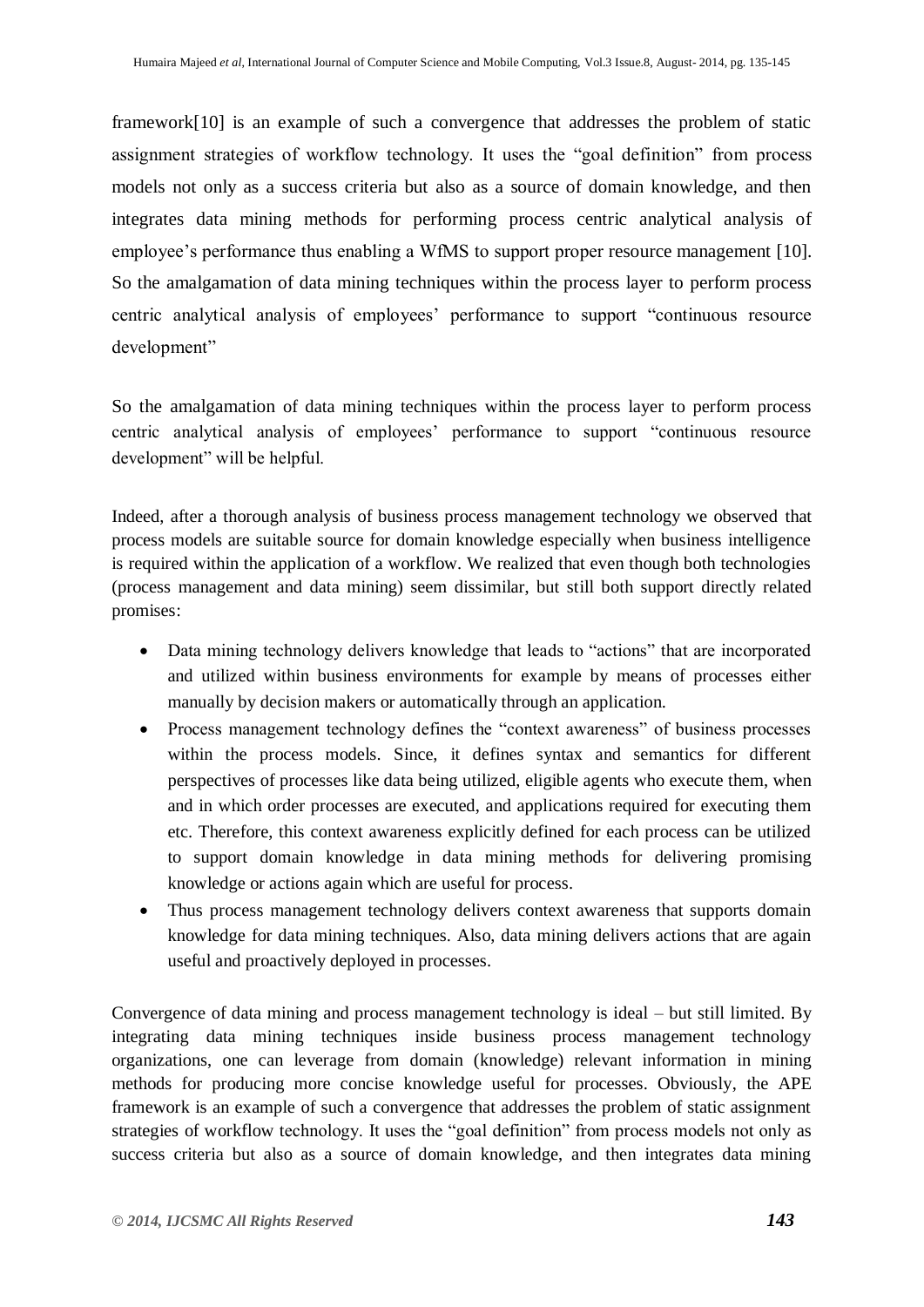methods for performing process centric analytical analysis of employees' performance thus enabling a WfMS to support proper resource management [Tal10a].

Fundamentals of these concepts and their interrelationships are based on the followings notions:

- Processes are "assigned" to organizational resources in order to execute them (link-1).
- Resources are responsible to "achieve" the goal (link-2).
- Achievement of a goal "demonstrates business success" thus validates the credibility of the link between resource and process (link-3).



Figure: Process resource success conceptual relationship model

### **III.CONCLUSIONS**

Indeed, after a thorough analysis of business process management technology we observed that process models are suitable source for domain knowledge especially when business intelligence is required within the application of a workflow. We realized that even though both technologies (process management and data mining) seem dissimilar, but still both support directly related promises [11]:

- Data mining technology delivers knowledge that leads to "actions" that are incorporated and utilized within business environments for example by means of processes either manually by decision makers or automatically through an application.
- Process management technology defines the "context awareness" of business processes within the process models. Since, it defines syntax and semantics for different perspectives of processes like data being utilized, eligible agents who execute them, when and in which order processes are executed, and applications required for executing them etc. Therefore, this context awareness explicitly defined for each process can be utilized to support domain knowledge in data mining methods for delivering promising knowledge or actions again which are useful for process.
- Thus process management technology delivers context awareness that supports domain knowledge for data mining techniques. Also, data mining delivers actions that are again useful and proactively deployed in processes.